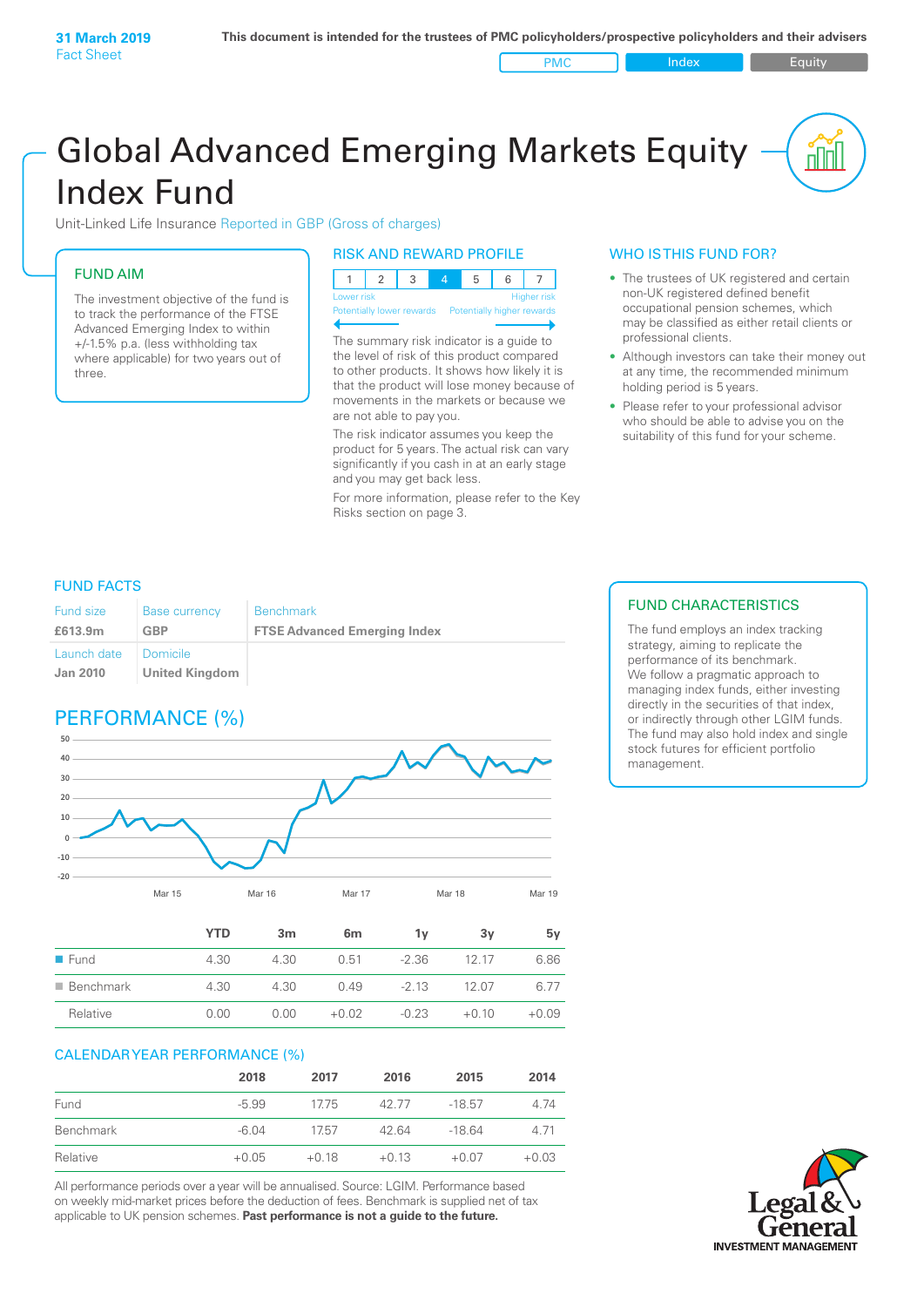# Global Advanced Emerging Markets Equity Index Fund

Unit-Linked Life Insurance Reported in GBP (Gross of charges)

## PORTFOLIO BREAKDOWN

All data source LGIM unless otherwise stated. Totals may not sum due to rounding. In order to minimise transaction costs, the Fund will not always own all the assets that constitute the index and on occasion it will own assets that are not in the index.



### SECTOR (%)

| $\blacksquare$ Financials         | 27.6 |
|-----------------------------------|------|
| ■ Technology                      | 19.7 |
| ■ Basic Materials                 | 11.0 |
| $\blacksquare$ Industrials        | 9.5  |
| ■ Consumer Services               | 8.1  |
| ■ Consumer Goods                  | 7.9  |
| $\Box$ Oil & Gas                  | 6.0  |
| $\blacksquare$ Telecommunications | 5.2  |
| $\blacksquare$ Utilities          | 3.0  |
| $\Box$ Other                      | 20   |
|                                   |      |



| $\blacksquare$ Large | 80.3 |
|----------------------|------|
| $\blacksquare$ Mid   | 19.6 |
| $\blacksquare$ Small | 0.0  |
| $\blacksquare$ Micro | 0 Q  |
| Cash and Equivalents | O 1  |

■ Top 10 holdings 28.5% Rest of portfolio 71.6% No. of holdings in fund 424 No. of holdings in index 423

### MARKET CAPITALISATION (%) TOP 10 HOLDINGS (%)

| Taiwan Semiconductor Manufacturing | 10 O |
|------------------------------------|------|
| Naspers                            | 54   |
| Vale SA                            | 2.4  |
| Itau Unibanco Holding SA           | 2.2  |
| Banco Bradesco S/A                 | 2.0  |
| Petrobras                          | 1.5  |
| Hon Hai Precision Industry         | 1.5  |
| Petrobras On                       | 13   |
| PTT Pcl                            | 11   |
| America Movil                      | 11   |
|                                    |      |

### COUNTRY (%)

|   | Taiwan        | 31.2 |  |
|---|---------------|------|--|
|   | <b>Brazil</b> | 22.0 |  |
|   | South Africa  | 18.2 |  |
|   | Thailand      | 8.9  |  |
|   | Mexico        | 8.1  |  |
| Œ | Malaysia      | 7.5  |  |
|   | Turkey        | 1.8  |  |
|   | Hungary       | 1.0  |  |
| G | Greece        | 0.8  |  |
|   | : Other       | 0.5  |  |
|   |               |      |  |



The Index Fund Management team comprises 25 fund managers, supported by two analysts. Management oversight is provided by the Global Head of Index Funds. The team has average industry experience of 15 years, of which seven years has been at LGIM, and is focused on achieving the equally important objectives of close tracking and maximising returns.